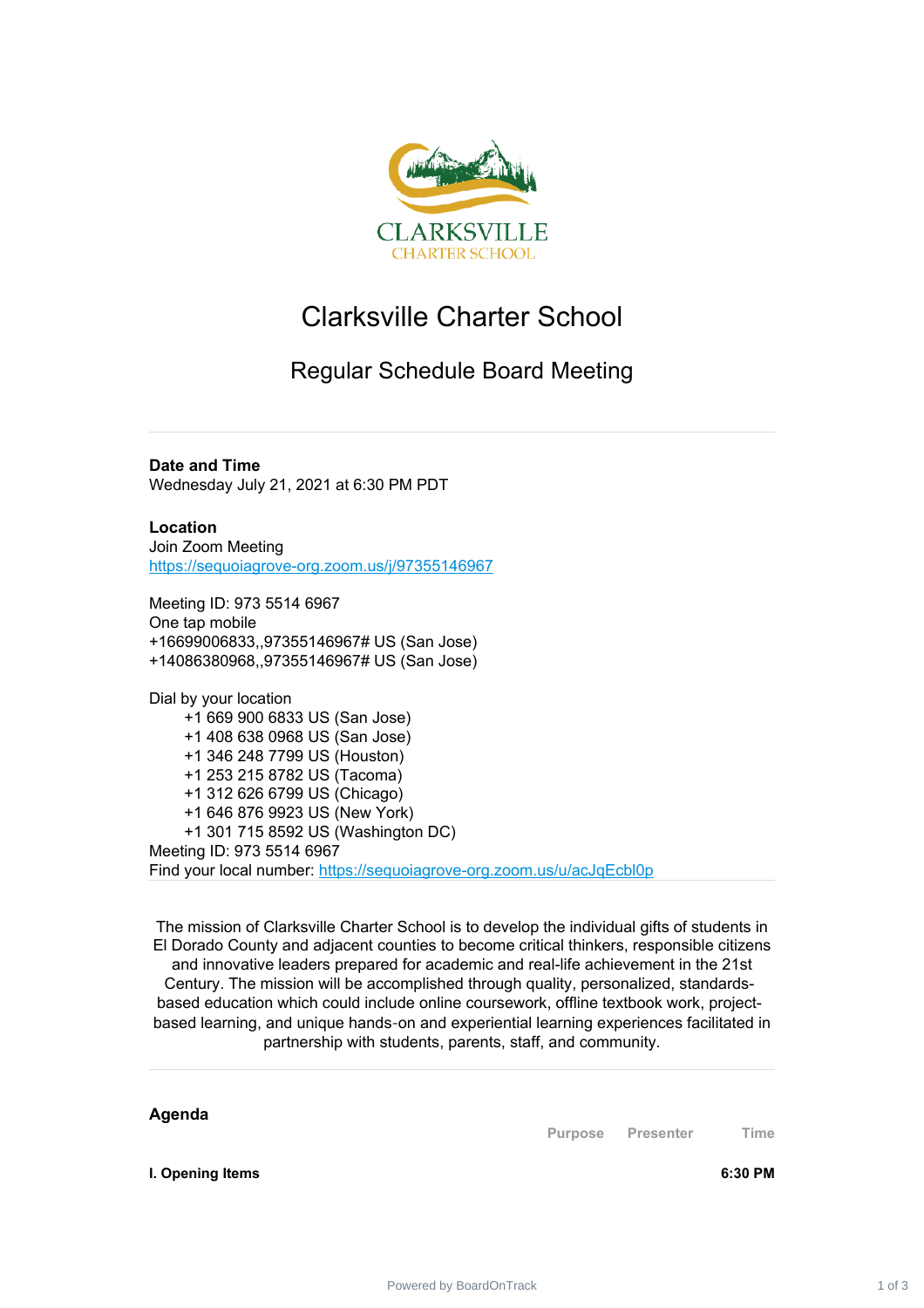|                                                                                                                                                                 | Purpose                   | <b>Presenter</b>     | Time            |
|-----------------------------------------------------------------------------------------------------------------------------------------------------------------|---------------------------|----------------------|-----------------|
| A. Record Attendance                                                                                                                                            |                           |                      | 1 m             |
| <b>B.</b> Call the Meeting to Order                                                                                                                             |                           | Keri<br>Dalebout     | 1 m             |
| C. Approval of the Agenda (p. 1-4)                                                                                                                              | Vote                      | Keri<br>Dalebout     | 1 m             |
| <b>D.</b> Public Comments                                                                                                                                       |                           | Keri<br>Dalebout     | 2 m             |
| E. Approve Minutes (p. 5-10)                                                                                                                                    | Approve<br><b>Minutes</b> | Keri<br>Dalebout     | 1 m             |
| F. Executive Director's Report (p. 11-26)                                                                                                                       |                           | Jenell<br>Sherman    | 10 <sub>m</sub> |
| II. Governance                                                                                                                                                  |                           |                      | 6:46 PM         |
| A. Board Member Appointment                                                                                                                                     | Vote                      | Keri<br>Dalebout     | 5m              |
| Emily Allen reapplied for position.                                                                                                                             |                           |                      |                 |
| <b>B.</b> Governing Board Vacancy                                                                                                                               | <b>FYI</b>                | Jenell<br>Sherman    | 2 <sub>m</sub>  |
| Clarksville Charter School has an opening for one board member. Prior board meetings voted<br>on a working group to interview and recommend a CCS board member. |                           |                      |                 |
| C. Upcoming Compliance Items (p. 215-216)                                                                                                                       | <b>FYI</b>                | Jenell<br>Sherman    | 5 <sub>m</sub>  |
| <b>D.</b> Governing Board Self Evaluation                                                                                                                       | <b>Discuss</b>            | Keri<br>Dalebout     | 20 <sub>m</sub> |
| III. Finances                                                                                                                                                   |                           |                      | 7:18 PM         |
| A. Education Protection Account Budget 2021-22                                                                                                                  | Vote                      | Darlington<br>Ahaiwe | 10 <sub>m</sub> |
| IV. Operations                                                                                                                                                  |                           |                      | 7:28 PM         |
| A. Organizational Chart                                                                                                                                         | Vote                      | Jenell<br>Sherman    | 5 <sub>m</sub>  |
| <b>B.</b> Employee Handbook Amendment                                                                                                                           | Vote                      | Jenell<br>Sherman    | 5 m             |
| V. Academic Excellence                                                                                                                                          |                           |                      | 7:38 PM         |
| A. New Vendor Contract                                                                                                                                          | Vote                      | Jenell<br>Sherman    | 5 <sub>m</sub>  |
| <b>VI. Closing Items</b>                                                                                                                                        |                           |                      | 7:43 PM         |
| A. Board of Director's Comments & Requests                                                                                                                      | <b>Discuss</b>            |                      | 2 <sub>m</sub>  |
| <b>B.</b> Announcement of Next Regular Scheduled Board<br>Meeting                                                                                               | Vote                      | Keri<br>Dalebout     | 1 m             |
| The Next Regular Scheduled Board Meeting is August 18, 2021 at 6:30 PM.                                                                                         |                           |                      |                 |